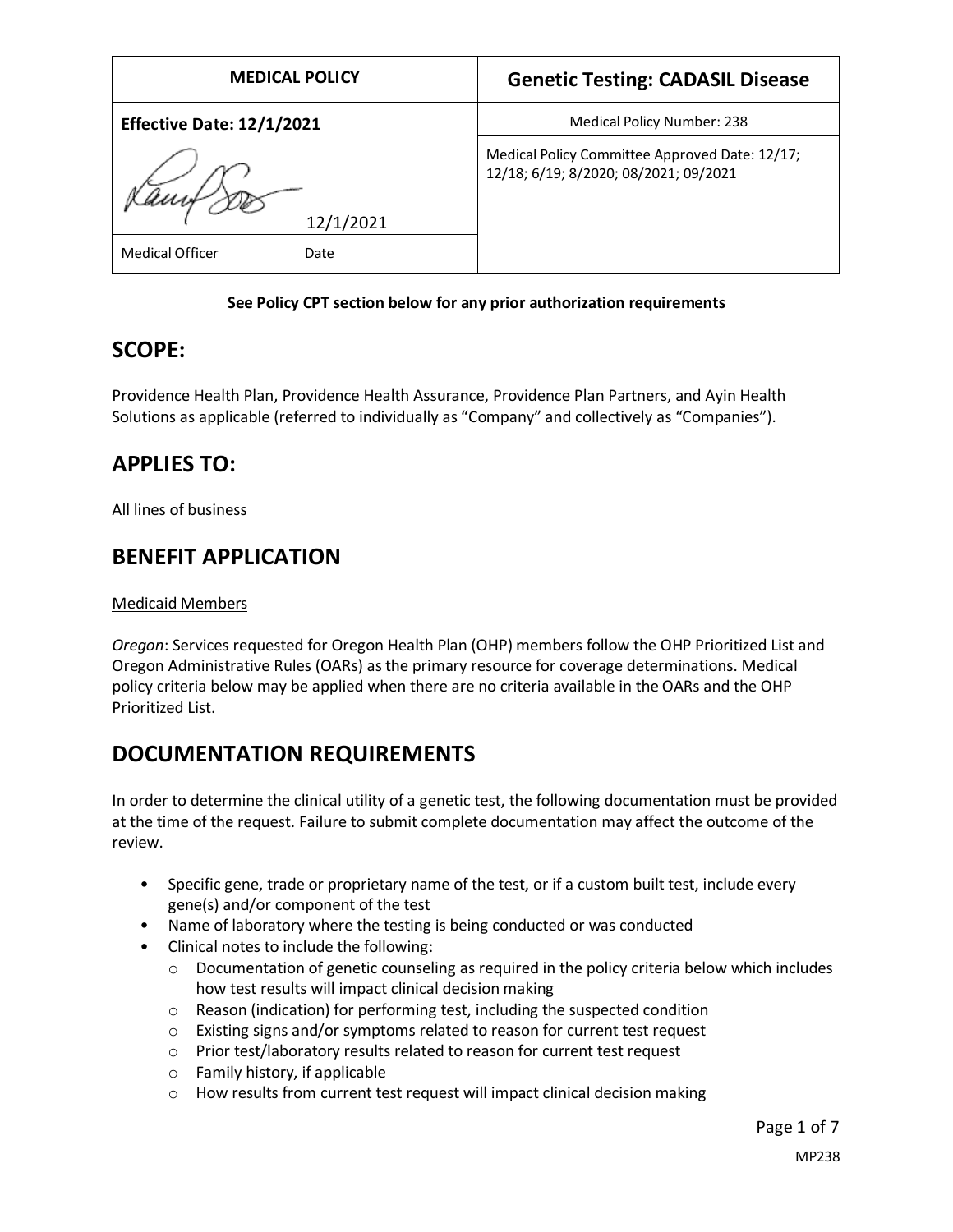• All relevant CPT/HCPCS codes billed

### **POLICY CRITERIA**

#### **Genetic Testing: Symptomatic Individuals**

#### All Lines of Business

- I. Genetic testing for *NOTCH3* variants may be considered **medically necessary and covered** to confirm the diagnosis of cerebral autosomal dominant arteriopathy with subcortical infarcts and leukoencephalopathy (CADASIL) in a symptomatic individual when **all** of the following (A.- E.) criteria are met:
	- A. Genetic Counseling general criteria have been met; **and**
	- B. The patient has a family history of stroke and/or vascular dementia; **and**
	- C. Documented presence of white matter hyperintensity lesions in the brain by neuroimaging; **and**
	- D. The patient is experiencing **at least one** of the following (1.-4.) clinical signs:
		- 1. Subcortical ischemic events; **and/or**
		- 2. Cognitive impairment; **and/or**
		- 3. Migraine with aura; **and/or**
		- 4. Psychiatric disturbances (e.g., mood disturbances; apathy); **and**
	- E. Alternate methods of testing for CADASIL have failed to establish a diagnosis (e.g., skin biopsy).
- II. Genetic testing for CADASIL is considered **investigational and not covered** in all other situations, including but not limited to when criteria I. above are not met, or when testing for genes other than *NOTCH3*.

#### **Genetic Testing: Asymptomatic Individuals**

#### All Lines of Business Except Medicare

- III. Genetic testing for *NOTCH3* variants in asymptomatic adults (18 years of age or older) may be considered **medically necessary and covered** when both of the following are met:
	- A. Genetic Counseling general criteria have been met; **and**
	- B. A first- or second-degree adult relative\* has documented confirmation of a *NOTCH3* pathogenic variant **and** a confirmed diagnosis of CADASIL. (Se[e Policy Guidelines](#page-2-0) below)
- IV. Genetic testing for CADASIL is considered **not medically necessary and not covered** in asymptomatic individuals if they are under the age of 18 years.

Medicare Only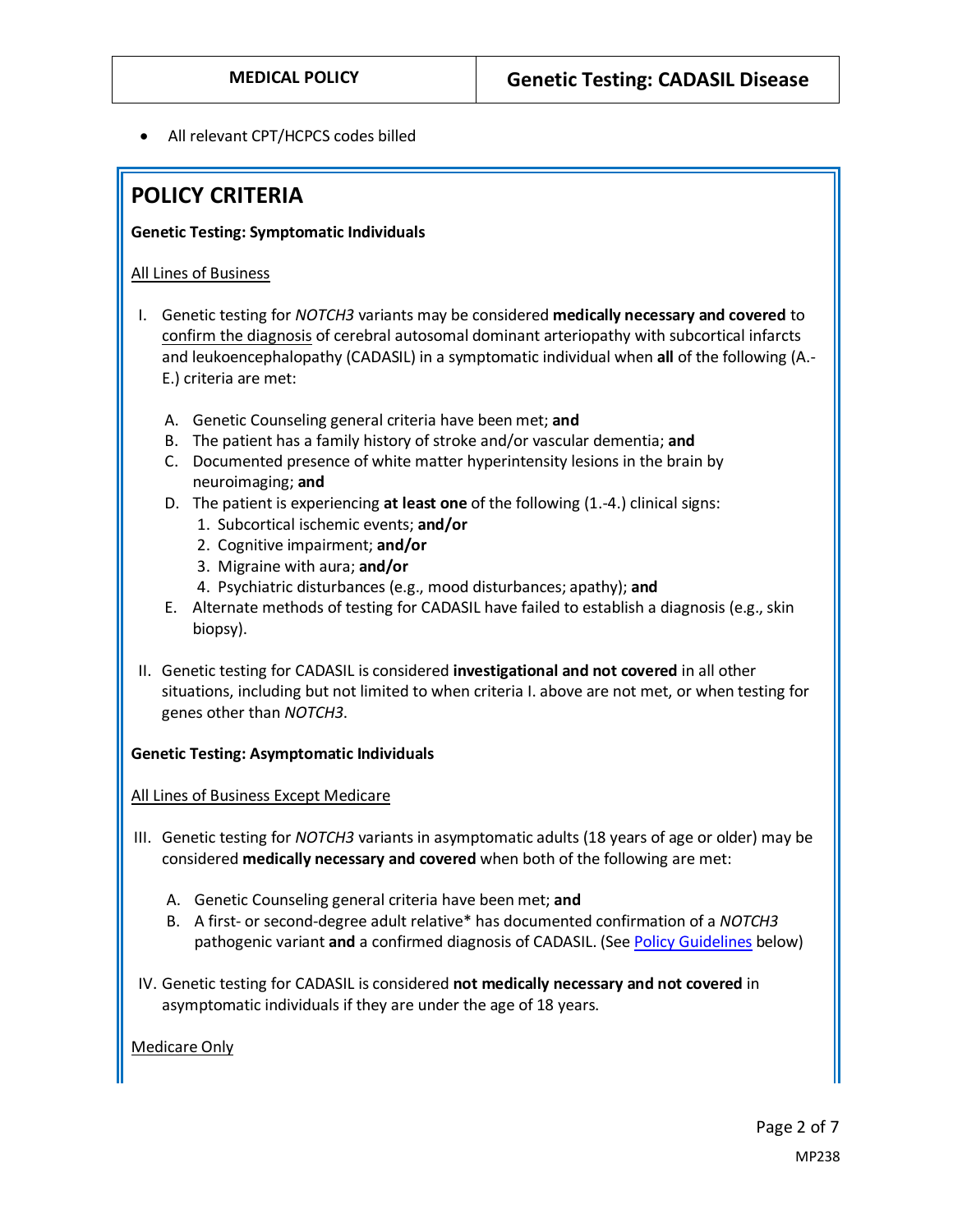V. Genetic testing of at-risk asymptomatic individuals is considered **not medically necessary and is not covered**. Such testing is considered screening and is excluded by Medicare statute.

Link t[o Policy Summary](#page-4-0)

### <span id="page-2-0"></span>**POLICY GUIDELINES**

\*First-degree relatives are parents, siblings, and children. Second-degree relatives are grandparents, aunts, uncles, nieces, nephews, grandchildren, and half-siblings (siblings with one shared biological parent).

Although CADASIL is inherited in an autosomal dominant manner, clinical presentation can vary within a family. As a result, affected members within a family may be misdiagnosed or underdiagnosed due to late-onset and variability in clinical presentation. Therefore, an extended family pedigree should be assessed and confirmation of a CADASIL diagnosis in either a first- or second-degree relative is indicated.<sup>1</sup>

### **CPT CODES**

| <b>All Lines of Business Except Medicare</b> |                                                                                                                                                                                                                                                                                                                                               |
|----------------------------------------------|-----------------------------------------------------------------------------------------------------------------------------------------------------------------------------------------------------------------------------------------------------------------------------------------------------------------------------------------------|
|                                              | <b>Prior Authorization Required</b>                                                                                                                                                                                                                                                                                                           |
| 81406                                        | Molecular pathology procedure, Level 7 (eg, analysis of 11-25 exons by DNA sequence<br>analysis, mutation scanning or duplication/deletion variants of 26-50 exons,<br>cytogenomic array analysis for neoplasia) – when used for "Notch 3 (NOTCH3) targeted<br>sequence analysis. Notch 3 (NOTCH3) targeted sequence analysis of exons 1-23." |

### **DESCRIPTION**

Cerebral autosomal dominant arteriopathy with subcortical infarcts and leukoencephalopathy (CADASIL) is a rare, inherited brain disorder that causes mid-adult onset migraine headaches and multiple, recurrent ischemic strokes. The prevalence is thought to be between 2-4/100,000. Although CADASIL is considered an adult-onset disease, with the mean age of onset typically in the third or fourth decade of life, symptoms such as migraine with aura have been documented in patients as early as six years of age. $2,3$ 

CADASIL is inherited in an autosomal dominant manner.<sup>4</sup> However, a family history consistent with autosomal dominant inheritance supports the diagnosis but is not required, as affected family members may have been misdiagnosed due to varying clinical presentation within families and inaccurate reporting of negative family history. In addition, clinical presentation of the disease varies within and between families. More than 95% of individuals with CADASIL have pathogenic mutations in the *NOTCH3* gene on chromosome 19 and *de novo* pathogenic mutations appear to be rare.<sup>1</sup>

The pathologic hallmarks of CADASIL are electron-dense granules in the media of arterioles as detected by electron microscopy, and increased expression of the Notch3 protein in the arterial wall detected by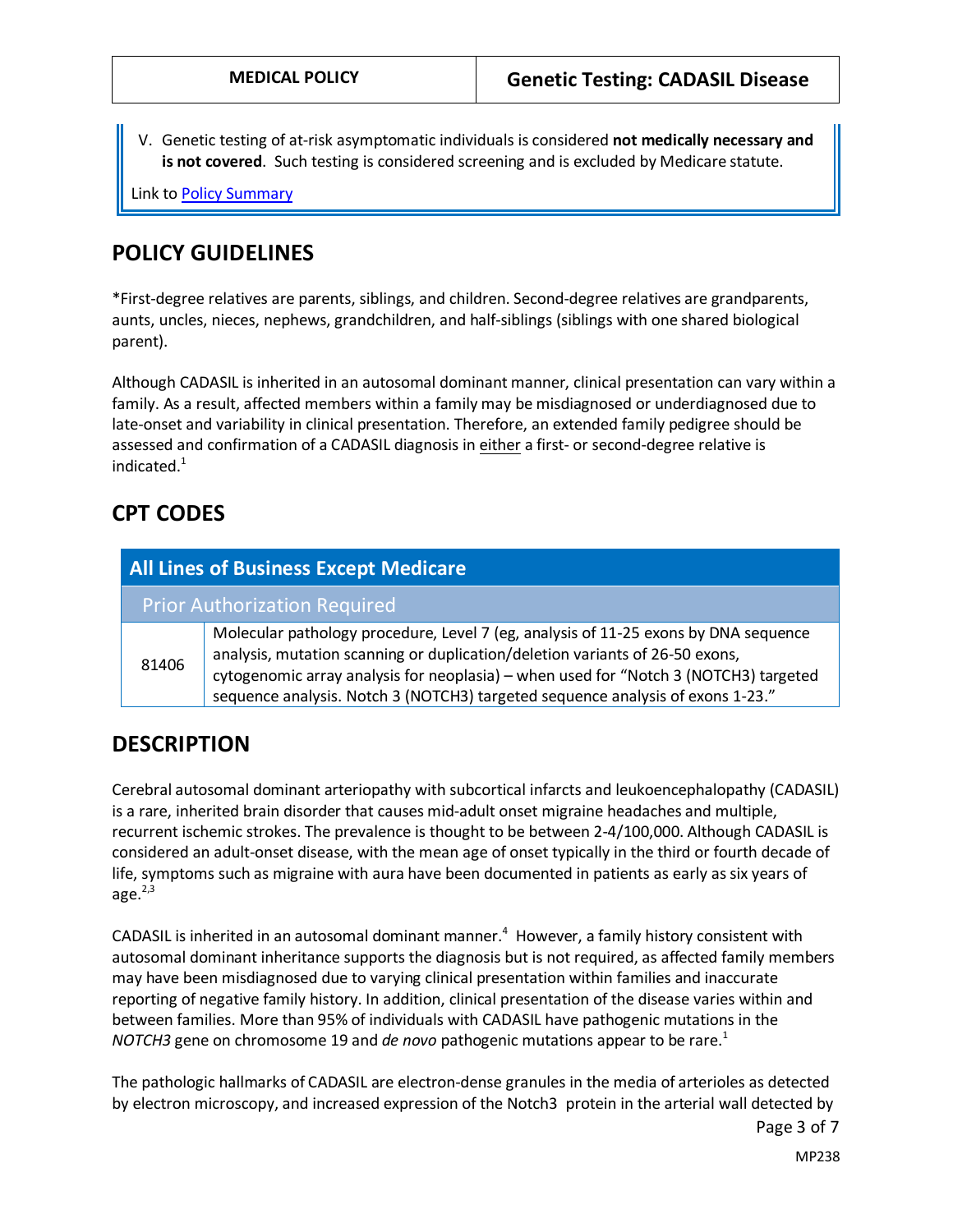immunostaining, both which can be evaluated in a skin biopsy. The combined analysis by electron microscopy and immunohistochemistry, when interpreted by an experienced neuropathologist, usually allows for a conclusive CADASIL diagnosis. However, the sensitivity of the electron microscopy is variable. Of note, there are currently no generally accepted diagnostic criteria for CADASIL. $<sup>1</sup>$ </sup>

Brain imaging abnormalities are also common signs of CADASIL, which may be detected in asymptomatic and symptomatic individuals. These abnormalities evolve as the disease progresses. Characteristic abnormalities can be detected by MRI as early as the 20s, but are not considered to be diagnostic.<sup>5</sup>

## **REVIEW OF EVIDENCE**

Since the analytical and clinical validity of testing for *NOTCH3* pathogenic variants for the diagnosis of CADASIL have been established, the evidence review below will focus on the clinical utility of testing. In the present context, clinical utility was evaluated in the following situations:<sup>6</sup>

- Confirmation of a diagnosis in a symptomatic individual
- Identification of asymptomatic at-risk family members

#### **Confirmation of a CADASIL Diagnosis in a Symptomatic Individual**

No studies were identified that reported on how confirmation of a CADASIL diagnosis by way of a positive result for NOTCH3 mutation testing led to changes in medical management or improved outcomes for symptomatic patients. However, the value of genetic testing for NOTCH3 diagnostic variant effectually ends the diagnostic odyssey for these patients and prevents patients from having to undergo further testing.

Recently, groups in Japan and Italy published updated diagnostic criteria based on evaluation of the frequencies of clinical features in large case/control studies that included patients with genetically confirmed CADASIL.

In 2017, Mizuta et al. reported that the presence of white matter lesions was the feature given the strongest weight in the new criteria, based on the frequency among 102 CADASIL confirmed Japanese patients.<sup>7</sup> In this study, a definite diagnosis included a positive NOTCH3 result, presence of white matter lesions, and exclusion of leukodystrophy.

In 2018, Bersano et al. recruited 128 patients to evaluate clinical and neuroimaging features important in the diagnosis of CADASIL.<sup>8</sup> This study found that a family history of stroke, the presence of dementia and external capsule lesions on MRI were the only features significantly associated with the diagnosis of CADASIL. Both of these recent studies reported that using updated criteria including presence of specific lesions in the brain and a more flexible requirement for family history increased the yield for genetic testing.

#### **Identification of Asymptomatic At-Risk Family Members**

In 2012, Reyes et al. published the results of a study that investigated the characteristics, motivations and long-term outcome of testing of asymptomatic subjects at risk of CADASIL.<sup>9</sup> This series on genetic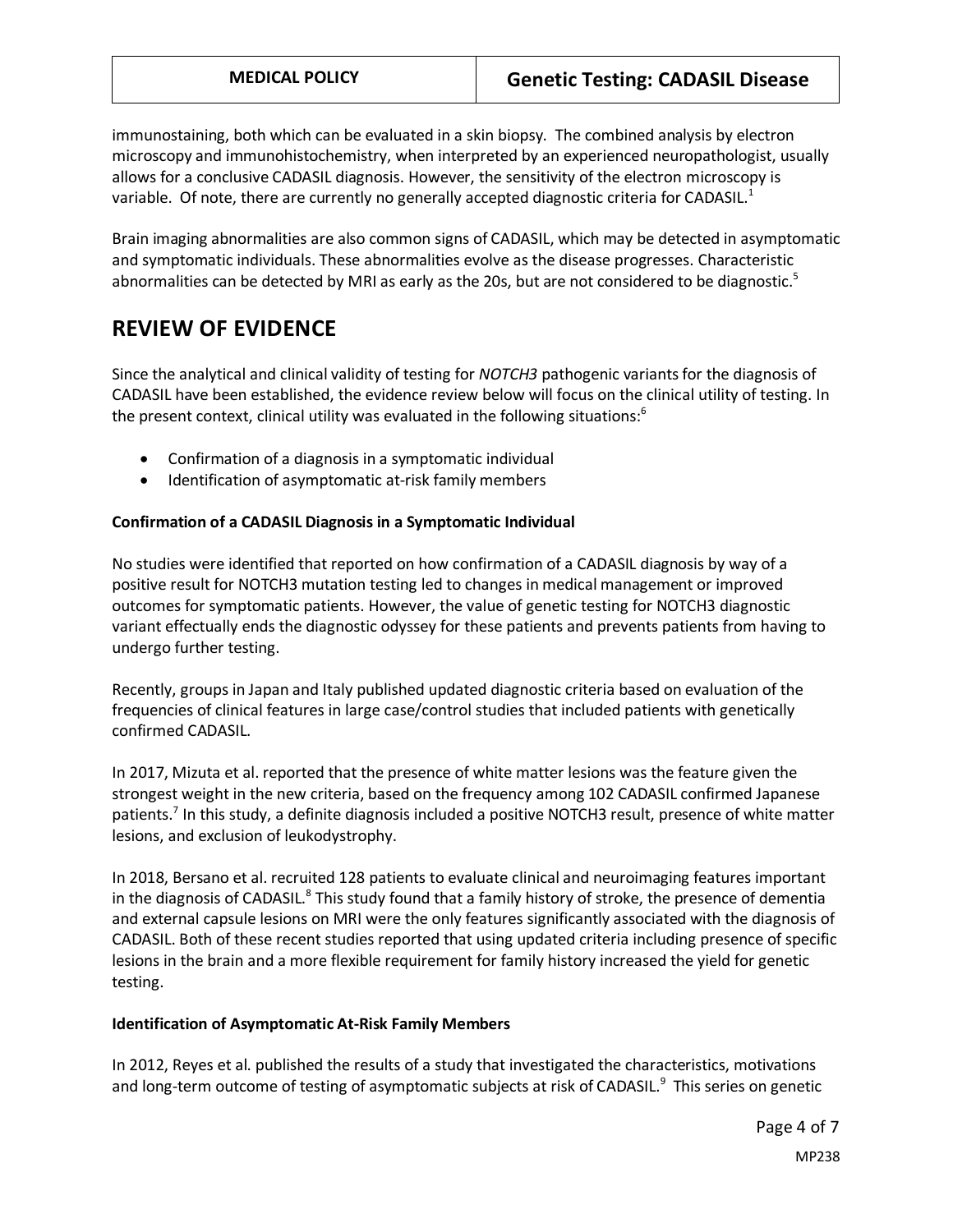screening examined sociodemographic, motivational, and psychological variables of health individuals at risk for CADASIL who enrolled over a seven-year period. Although only 33 subjects requested genetic testing for CADASIL risk, the authors reported a high dropout rate (63% after the initial assessment). Of the 11 subjects who the six-month study period, six were carriers of the mutation and were still asymptomatic after a mean follow-up of 19 months. No negative events were reported; all reported a high overall quality of life, and two carriers gave birth to their first child. Although a very small sample, this study provided some evidence of clinical utility of presymptomatic genetic testing for CADASIL and suggests that resulting knowledge of risk for this disorder does not produce detrimental effects on overall quality of life.

## **CLINICAL PRACTICE GUIDELINES**

#### American College of Radiology (ACR)

The 2015 ACR evidence-based appropriateness criteria on dementia and movement disorders have no imaging recommendations at this time for CADASIL. The ACR panel stated that certain structural MRI changes in these patients may help to suggest the diagnosis, but, "diagnosis is confirmed by skin biopsy or detection of a pathogenic NOTCH3 mutation on direct sequencing."10

#### European Federation of Neurological Sciences (EFNS)

Although not U.S. based, in 2010, the EFNS completed a well-conducted, evidence-based guideline on the molecular diagnosis of channelopathies, epilepsies, migraine, stroke, and dementia.<sup>11</sup> The guideline a high recommendation for direct sequencing of exons 3 and 4 as a first step if clinical suspicion of CADASIL. The guideline also stated, "the diagnosis may *also be supported* by skin biopsy showing typical osmiophilic granula" by electron microscopy. <sup>11</sup> This recommendation was given a Level B rating, indicating that the genetic testing as being, "probably useful/predictive" and was based on evidence comprised of, "at least one convincing class II study or overwhelming class III evidence".

## <span id="page-4-0"></span>**CENTERS FOR MEDICARE & MEDICAID**

As of 07/25/2021, no Centers for Medicare & Medicaid (CMS) coverage guidance was identified which addresses *NOTCH3* testing for the diagnosis of CADASIL in symptomatic individuals.

#### **CMS Guidance on Genetic Screening Tests**

According to the Medicare Claims Processing Manual, Chapter 16: Section 120.1<sup>12</sup>

"Tests that are performed in the absence of signs, symptoms, complaints, personal history of disease, or injury are **not covered** except when there is a statutory provision that explicitly covers tests for screening as described.

If a person is tested to rule out or to confirm a suspected diagnosis because the patient has a sign and/or symptoms, this is considered a diagnostic test, not a screening test. A/B MACs (A) and (B) have discretionary authority to make reasonable and necessary scope of benefit determinations."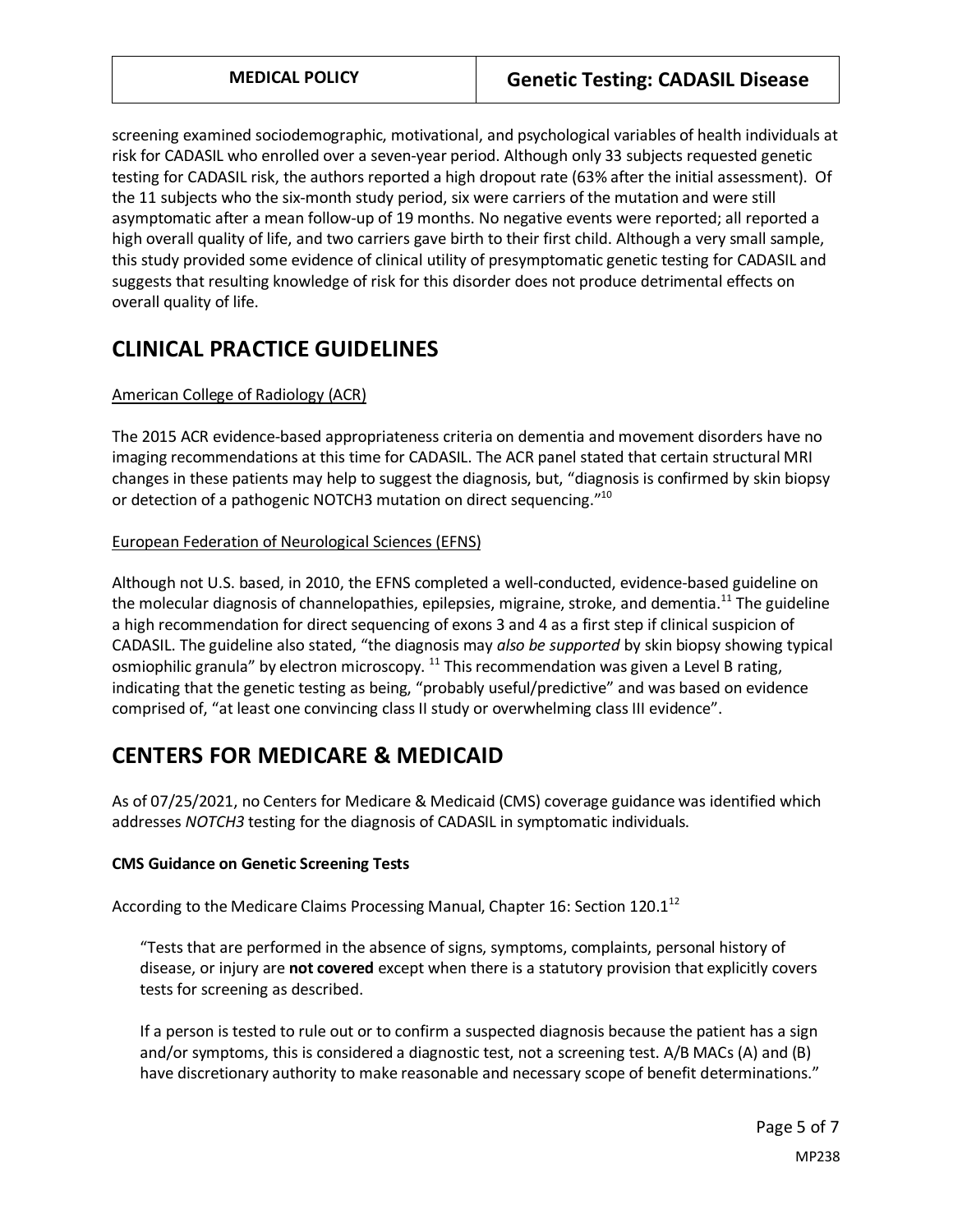### **POLICY SUMMARY**

Despite insufficient evidence of clinical utility for the genetic testing of NOTCH3 for CADASIL, testing for pathogenic mutations can help diagnose CADASIL in patients when other tests have yielded inconclusive results, thereby ending the diagnostic odyssey. Despite the fact the CADASIL is considered an adultonset disease, testing in this situation is appropriate for patients of all ages, children under the age of 18 years may present with symptoms. Lastly, genetic testing of NOTCH3 to confirm a diagnosis of CADASIL in this situation is supported by current clinical practice guidelines.

Despite insufficient evidence of clinical utility for the genetic testing of NOTCH3 for CADASIL, testing for NOTCH3 mutations in at-risk adults with a family history of CADASIL and a known pathogenic mutation can help individuals make reproductive planning decisions and avoid unnecessary diagnostic testing.

Genetic testing for CADASIL is considered not medically necessary and not covered in asymptomatic individuals if they are under the age of 18 years. Testing of asymptomatic children for adult-onset disorders is recommended against by major medical associations.

There is insufficient evidence that genetic testing for CADASIL alters decision-making or directs management in individuals that do not meet the medical necessity criteria outlined above. In addition, there is a lack of support from clinical practice guidelines for genetic testing for CADASIL in populations other than symptomatic patients that meet the medical necessity criteria outlined above.

## **INSTRUCTIONS FOR USE**

Company Medical Policies serve as guidance for the administration of plan benefits. Medical policies do not constitute medical advice nor a guarantee of coverage. Company Medical Policies are reviewed annually and are based upon published, peer-reviewed scientific evidence and evidence-based clinical practice guidelines that are available as of the last policy update. The Companies reserve the right to determine the application of Medical Policies and make revisions to Medical Policies at any time. Providers will be given at least 60-days' notice of policy changes that are restrictive in nature.

The scope and availability of all plan benefits are determined in accordance with the applicable coverage agreement. Any conflict or variance between the terms of the coverage agreement and Company Medical Policy will be resolved in favor of the coverage agreement.

## **REGULATORY STATUS**

#### Mental Health Parity Statement

Coverage decisions are made on the basis of individualized determinations of medical necessity and the experimental or investigational character of the treatment in the individual case. In cases where medical necessity is not established by policy for specific treatment modalities, evidence not previously considered regarding the efficacy of the modality that is presented shall be given consideration to determine if the policy represents current standards of care.